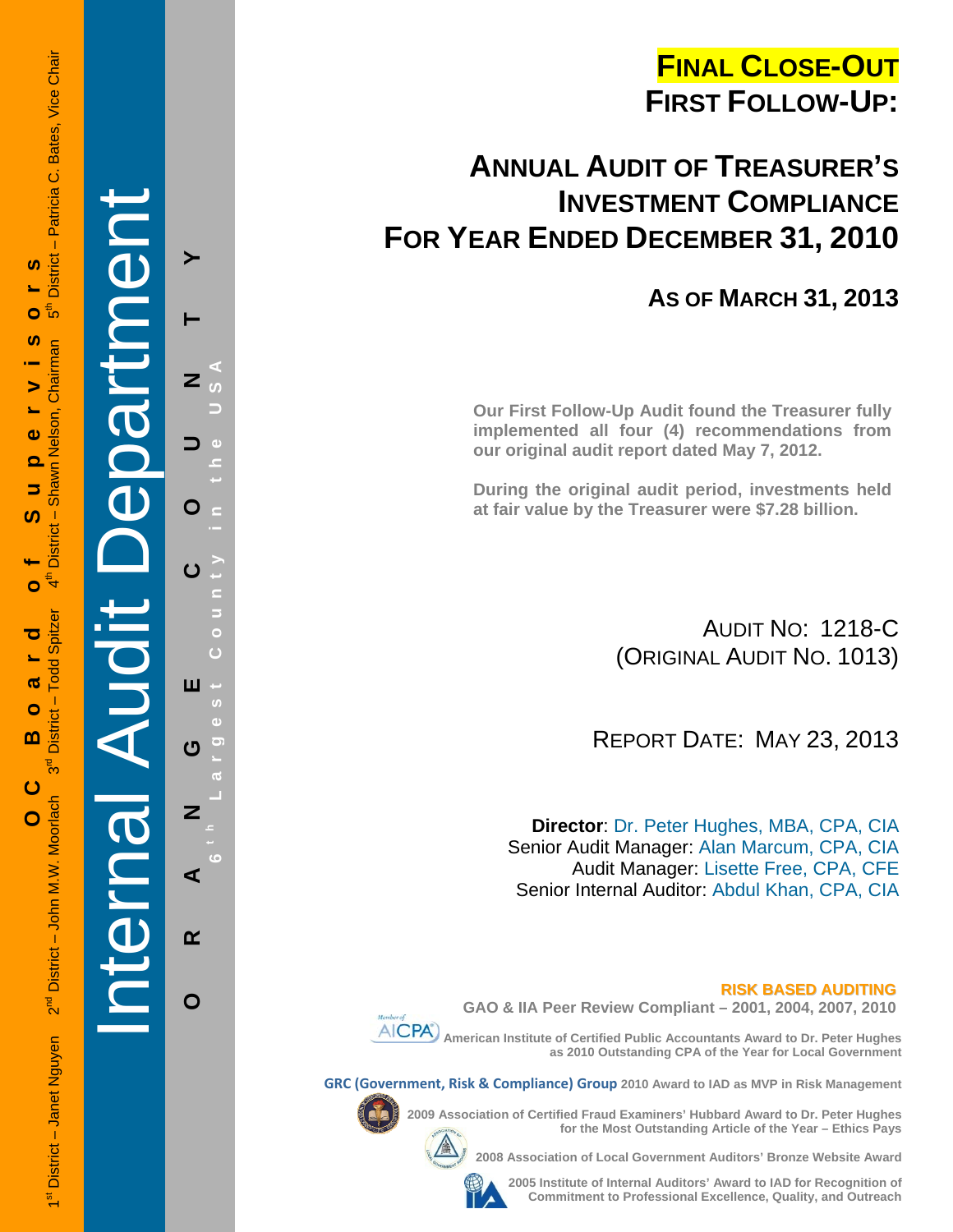# Internal Audit Department

#### GAO & IIA Peer Review Compliant - 2001, 2004, 2007, 2010

**Providing Facts and Perspectives Countywide** 

#### **RISK BASED AUDITING**

| <b>Dr. Peter Hughes</b> | Ph.D., MBA, CPA, CCEP, CITP, CIA, CFE, CFF, CGMA     |
|-------------------------|------------------------------------------------------|
| <b>Director</b>         | Certified Compliance & Ethics Professional (CCEP)    |
|                         | Certified Information Technology Professional (CITP) |
|                         | Certified Internal Auditor (CIA)                     |
|                         | Certified Fraud Examiner (CFE)                       |
|                         | Certified in Financial Forensics (CFF)               |
|                         | Chartered Global Management Accountant (CGMA)        |
| E-mail:                 | peter.hughes@iad.ocgov.com                           |

**Michael Goodwin** CPA, CIA Senior Audit Manager

**Alan Marcum** Senior Audit Manager

MBA, CPA, CIA, CFE

#### **Hall of Finance & Records**

12 Civic Center Plaza, Room 232 Santa Ana, CA 92701

Phone: (714) 834-5475

Fax: (714) 834-2880

To access and view audit reports or obtain additional information about the OC Internal Audit Department, visit our website: www.ocgov.com/audit



**OC Fraud Hotline (714) 834-3608**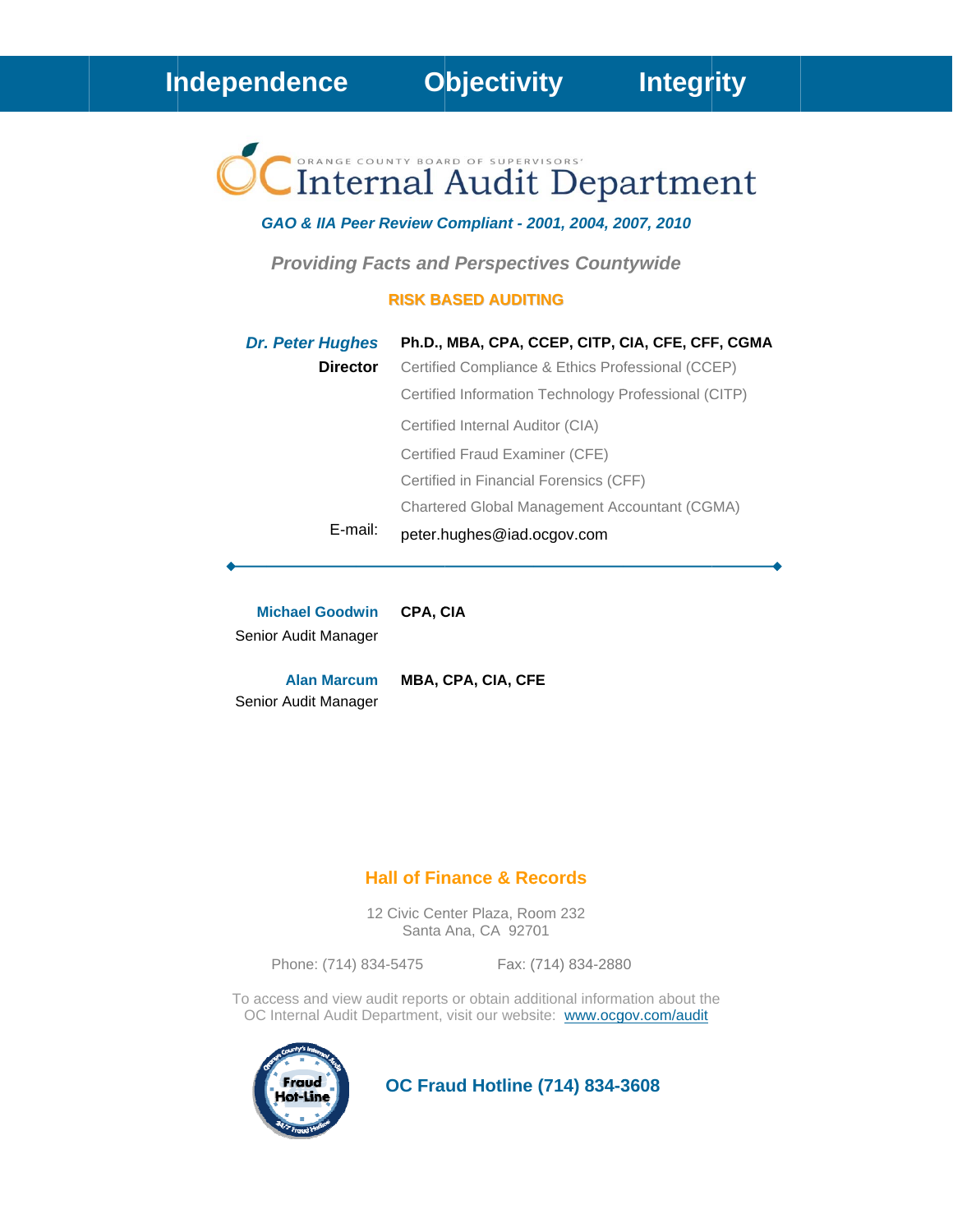## Letter from Dr. Peter Hughes, CPA





### **Transmittal Letter**

Audit No. 1218-C May 23, 2013

- TO: Members, Treasury Oversight Committee
- FROM: Dr. Peter Hughes, CPA, Director **Internal Audit Department**

**SUBJECT:** First and Final Close-Out Follow-Up: Annual Audit of Treasurer's Investment Compliance For the Year Ended December 31, 2010, Original Audit No. 1013, Issued May 7, 2012

We have completed a First Follow-Up Audit of Treasurer's Investment Compliance for the year ended December 31, 2010. Our audit was limited to reviewing, as of March 31, 2013, actions taken to implement the four (4) recommendations from our original audit report dated May 7, 2012. We conducted this First Follow-Up Audit in accordance with the FY 12-13 Audit Plan and Risk Assessment approved by the Audit Oversight Committee and Board of Supervisors (BOS).

The results of our First Follow-Up Audit are discussed in the OC Internal Auditor's Report following this transmittal letter. Because satisfactory corrective action has been taken for the four (4) recommendations, this report represents the final close-out of the original audit.

Each month I submit an Audit Status Report to the BOS where I detail any material and significant audit findings released in reports during the prior month and the implementation status of audit recommendations as disclosed by our Follow-Up Audits. Accordingly, the results of this audit will be included in a future status report to the BOS.

Other recipients of this report are listed on the OC Internal Auditor's Report on page 4.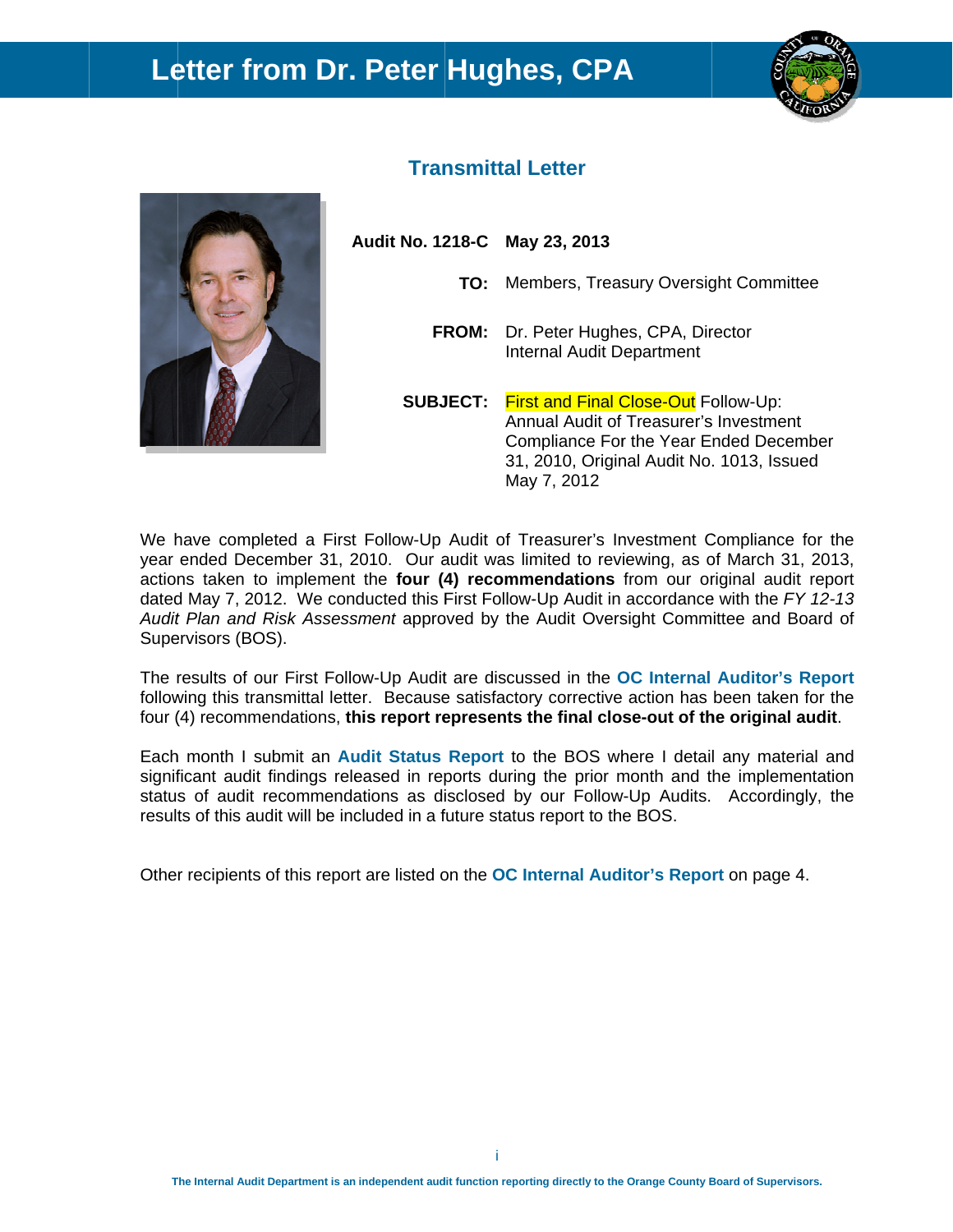## **Table of Contents**



 $\mathbf{i}$ 

 $\overline{1}$ 

**First and Final Close-Out Follow-Up: Annual Audit of Treasurer's Investment Compliance** For the Year Ended December 31, 2010 **Audit No. 1218-C** 

As of March 31, 2013

**Transmittal Letter** 

**OC Internal Auditor's Report**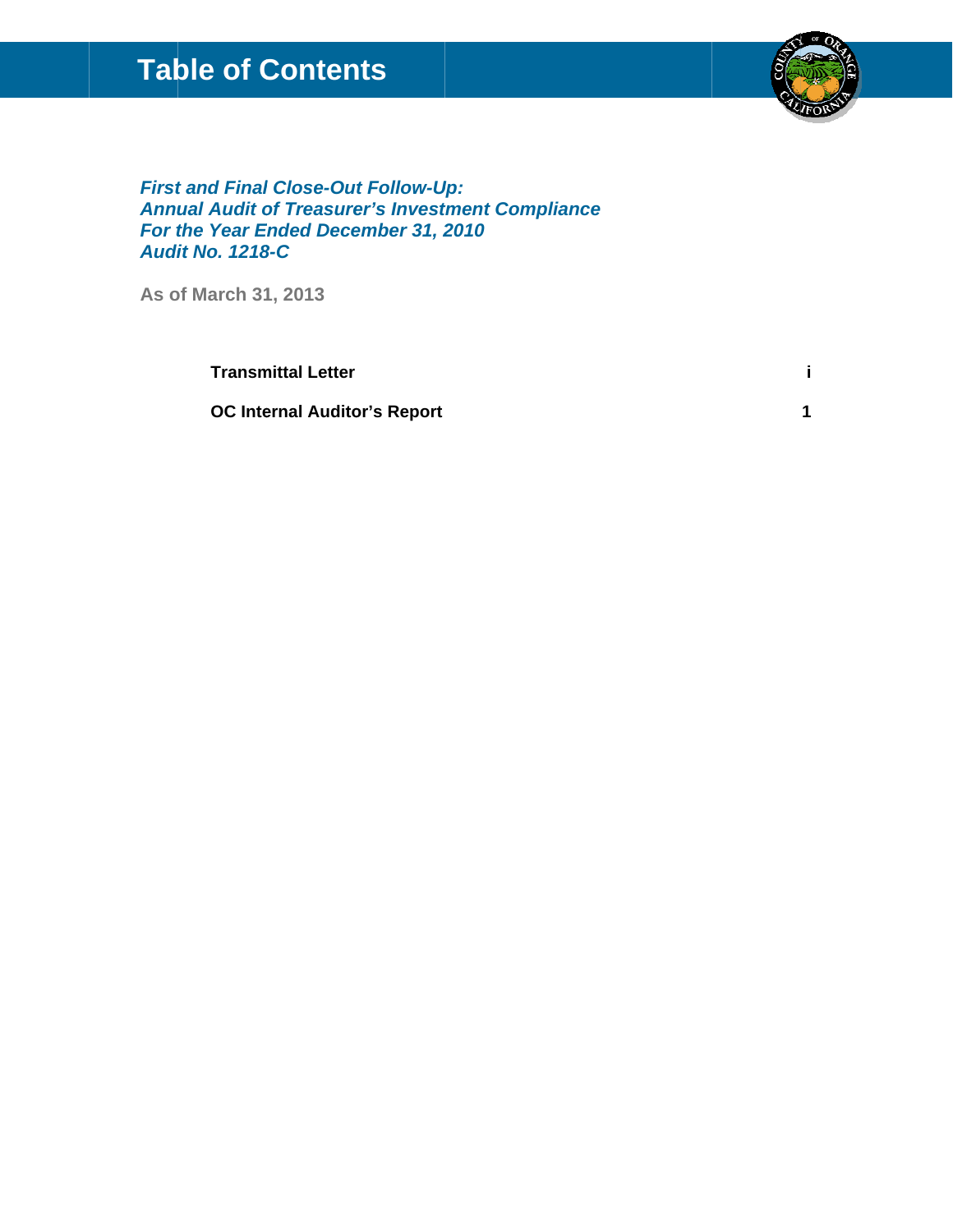

#### **Audit No. 1218-C**

May 23, 2013

TO: Members, Treasury Oversight Committee

FROM: Dr. Peter Hughes, CPA, Director **Internal Audit Department** 

Exhigher

SUBJECT: First and Final Close-Out Follow-Up: Annual Audit of Treasurer's Investment Compliance for the Year Ended December 31, 2010, Original Audit No. 1013, Issued May 7, 2012

#### **Scope of Review**

We have completed a First Follow-Up Audit of Treasurer's Investment Compliance for the year ended December 31, 2010. Our audit was limited to reviewing actions taken, as of March 31, 2013, to implement the four (4) recommendations from our original audit report dated May 7, 2012.

#### **Background**

We conducted an examination of the Treasurer's Investment Compliance for the year ended December 31, 2010 in accordance with the attestation standards established by the American Institute of Certified Public Accountants. The original audit disclosed four (4) recommendations regarding areas where compliance and internal controls over compliance could be improved.

California Government Code Sections 27000.1, 27000.3, and 53600.3 grant a county board of supervisors, not a county treasurer, with authority for investing public funds. Thus, under California law, county boards of supervisors generally have primary responsibility for investment of public funds in a county treasury. The authority of the board to invest or reinvest funds deposited in a county treasury may be delegated for a one-year period by the board. Subject to review, such a delegation may be renewed annually (Government Code Section 53607). It is common practice for the board of supervisors for counties in the State to delegate its investment responsibility.

California law requires the Treasurer to prepare an annual investment policy statement. The County's Investment Policy Statement (IPS) is reviewed and approved by the County's Treasury Oversight Committee (TOC) and the Board of Supervisors on an annual basis. The IPS, to the extent consistent with the restrictions of state law, establishes the legal parameters by which the Treasurer, or other qualified party to which investment authority is delegated, may invest monies deposited and held within the County treasury.

Historically, the Board of Supervisors performs an annual review of the Treasurer's performance and has delegated its investment authority to the County Treasurer. The most recent renewal of investment authority was January 8, 2013 for calendar year 2013.

On February 2, 2010, the Board of Supervisors directed the Internal Audit Department to conduct this examination to determine whether the treasury investments complied with both applicable California law and the IPS for the years ended December 31, 2009, 2010, and 2011. As the public stewards of \$7 billion of taxpayers' monies, compliance with the County's IPS is of the highest priority for the Board of Supervisors.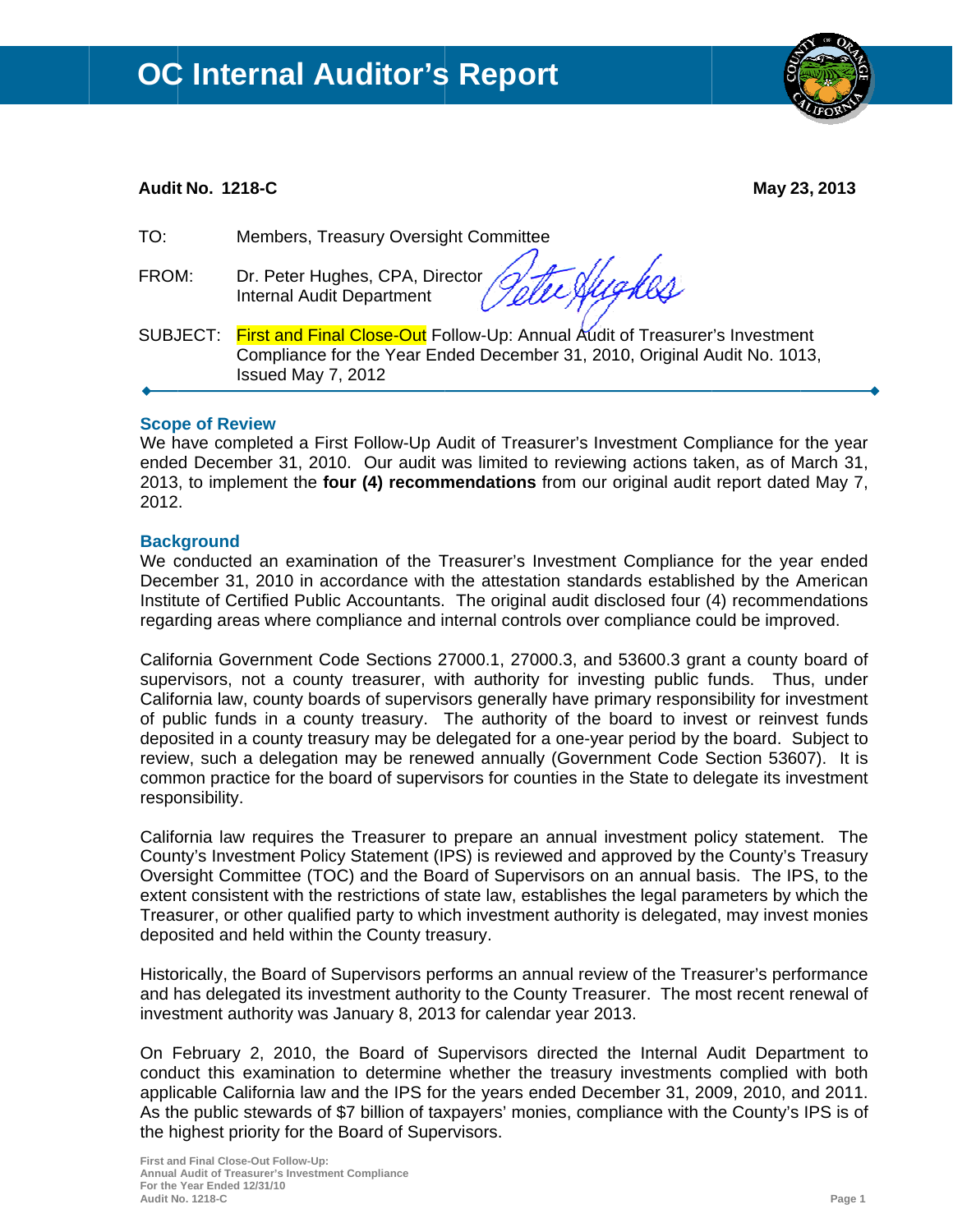

We are reminded that in 1995, a former Treasurer, unbeknownst to the Board of Supervisors, invested billions of County funds into extremely high risk and prohibited securities that resulted in a \$1.6 billion loss. The importance of having the Treasurer's office establish and practice sound internal controls ensures that the Treasurer's office is in full compliance with the applicable California Government Code and the IPS.

On November 2, 2010, a new County Treasurer-Tax Collector, Shari L. Freidenrich, was elected; and on December 14, 2010 the Board of Supervisors delegated investment authority, effective January 14, 2011, to the new County Treasurer-Tax Collector.

#### **Results**

Our First Follow-Up Audit indicated the Treasurer implemented all four (4) recommendations. As such, this report represents the final close-out of the original audit. Based on our First Follow-Up Audit, the following is the implementation status of the four (4) original recommendations:

1. Finding No. 1 – Amendments to the Treasury Oversight Committee Bylaws and Rules of Procedures Were Not Forwarded to the Board of Supervisors for Approval in a Timely Manner - Noncompliance with the Bylaws and Rules of Procedures of the County of Orange Treasury Oversight Committee Section VI - Miscellaneous **Provisions** 

#### **Recommendation No. 1**

We recommend that the Treasurer-Tax Collector (T-TC) ensure changes/amendments to the Bylaws and Rules of Procedures of the County of Orange Treasury Oversight Committee are forwarded to the BOS for approval in a timely manner.

Current Status: Implemented. The Treasurer-Tax Collector implemented a new Administration Section in the Investment Policy Compliance Summary chart, which is included in the Treasurer's Monthly Investment Report, and it is included as a separate agenda item in the quarterly TOC meeting. The Administration Section has a new line item to report on "TOC Bylaws Changes - TOC Review and Board of Supervisor's Approval." This new line item provides a reminder to help ensure that changes/amendments to the Bylaws and Rules of Procedures of the County of Orange Treasury Oversight Committee are forwarded to the BOS for approval in a timely manner.

We tested all 2011 changes/amendments to the Bylaws and Rules of Procedures of the County of Orange Treasury Oversight Committee and found that they were forwarded to the BOS for approval in a timely manner.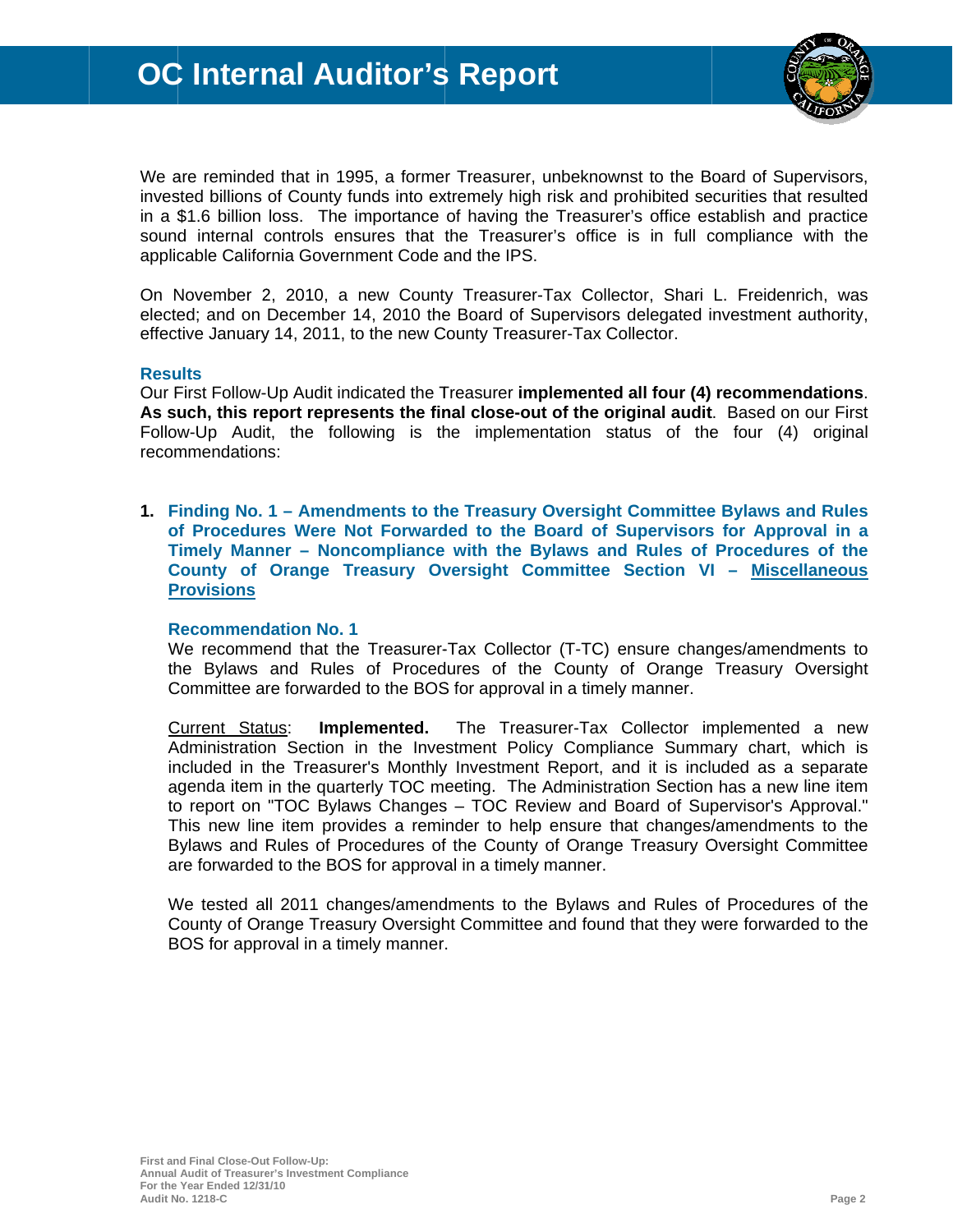

#### 2. Finding No. 2 - Treasurer-Tax Collector Review of Qualified Institutions was not Complete and Approved In a Timely Manner - Noncompliance with IPS Section XI -**Authorized Financial Dealers and Qualified Institutions**

#### **Recommendation No. 2**

We recommend that the Treasurer-Tax Collector ensure the review of financial dealers and qualified institutions by staff is performed and approved in a timely manner and the policies and procedures are revised to include the steps to be taken in the event of noncompliance.

Current Status: Implemented. The Treasurer-Tax Collector's written procedures for the review of authorized dealers and qualified institutions were updated to include steps to be taken in the event of noncompliance and the required supervisory review and approval by the Chief Assistant Treasurer-Tax Collector.

In compliance with the Investment Policy Statement (IPS), approved by the BOS on January 10, 2012, the Treasurer shall conduct an annual review of each Qualified Institution's financial condition and registrations to determine whether it should remain on the approved list and require annual audited financial statements to be on file for each company. Furthermore, an Administration Section has been added to Investment Policy Compliance Summary chart included in the Treasurer's Monthly Investment Report to report on the "Annual Broker/Dealer Review."

We tested the T-TC dealer annual reviews for the year ended December 31, 2011 and found that it was completed and reviewed in a timely manner.

#### 3. Finding No. 3 - Investment Policy Statement is Less Restrictive than Government Code Section 53601(h)

#### **Recommendation No. 3**

We recommend the Treasurer-Tax Collector amend the IPS to ensure compliance with the Government Code. In addition, the revised Investment Policy Statement should be submitted to the Treasury Oversight Committee and Board of Supervisors for review and approval.

Current Status: Implemented. The Treasurer-Tax Collector revised the Investment Policy Statement to achieve compliance with California Government Code 5360I(h), submitted the IPS for review to the Treasury Oversight Committee on October 26, 2011, and the Board of Supervisors approved the revised IPS at their regular meeting on January 10, 2012.

In addition, an Administration Section has been added to Investment Policy Compliance Summary chart included in the Treasurer's Monthly Investment Report and the quarterly TOC meeting to report on the "Annual IPS Approval."